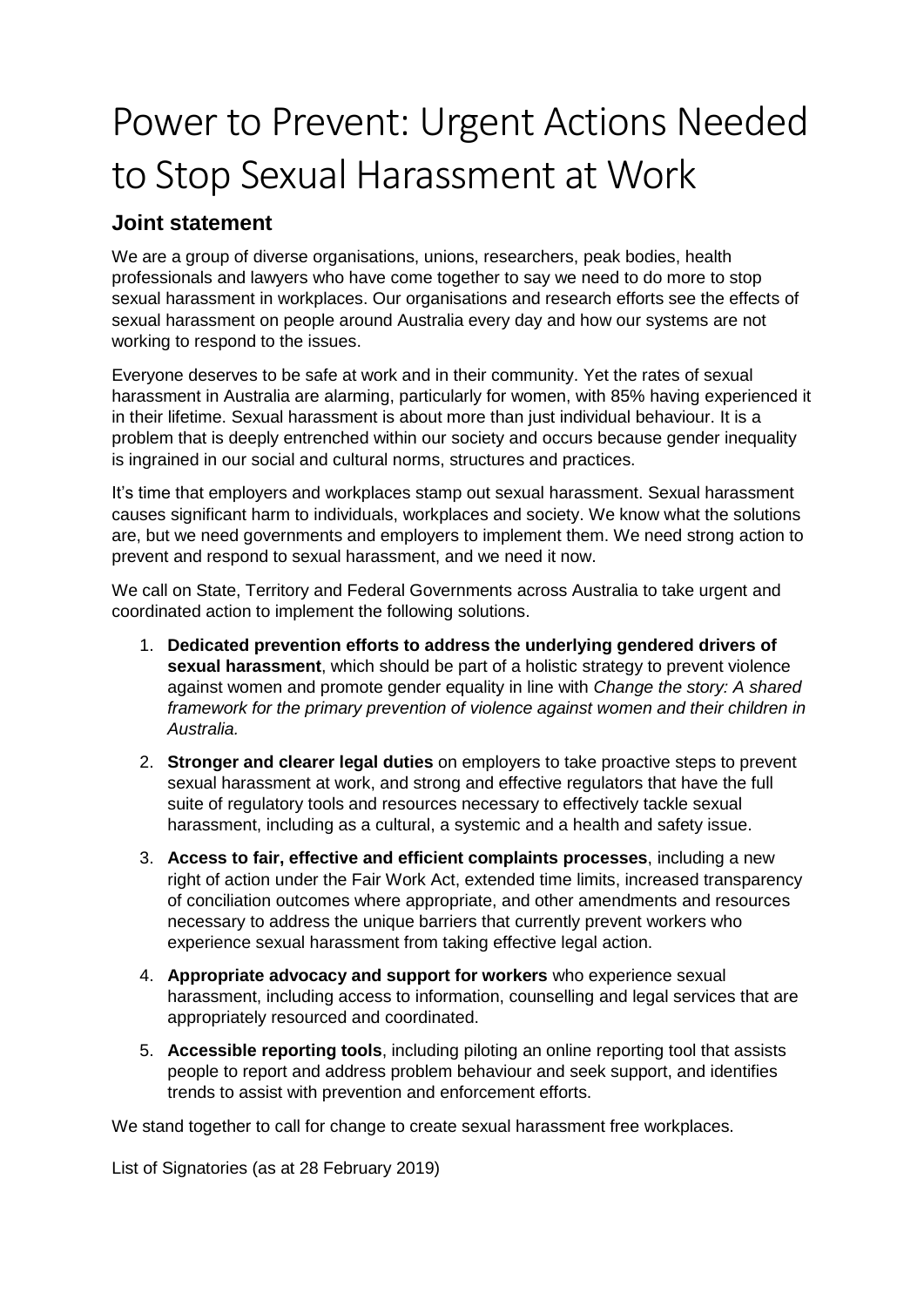- 1. Alice Springs Women's Shelter
- 2. Annie North Inc
- 3. Australasian Meat Industry Employees Union Victoria Branch
- 4. Australian Council for International Development
- 5. Australian Council of Social Service
- 6. Australian Council of Trade Unions (ACTU)
- 7. Australian Discrimination Law Experts Group, Academic forum
- 8. Australian Education Union Victoria
- 9. Australian Lawyers' Alliance
- 10. Australian Manufacturing Worker's Union Victorian Branch
- 11. Australian Services Union Victorian and Tasmanian Authorities & Services Branch
- 12. Australian Women Against Violence Alliance
- 13. Basic Rights Queensland
- 14. Centres Against Sexual Assault Forum
- 15. CFMEU Construction and General Division Victoria and Tasmanian Branch
- 16. Community and Public Sector Union PSU Group
- 17. Community Legal Centres' NSW
- 18. Disability Discrimination Legal Service
- 19. Diirra
- 20. Domestic Violence NSW
- 21. Domestic Violence Victoria
- 22. Dr Alysia Blackham, Academic
- 23. Dr Belinda Smith, Associate Professor of Sydney Law School, University of Sydney
- 24. Dr Cristy Clark, Legal Academic
- 25. Dr Dominique Allen, Legal Academic
- 26. Dr Karen O'Connell, Associate Professor of Faculty of Law, University of Technology, Sydney
- 27. Dr Paula McDonald, Legal Academic
- 28. Dr Sara Charlesworth, Legal Academic
- 29. Drummond Street Services
- 30. Emeritus Professor Margaret Thornton of Australian National University College of Law
- 31. Emma Coetsee, Human Rights Consultant
- 32. Equality Rights Alliance
- 33. Fair Agenda
- 34. Federation of Community Legal Centres
- 35. Finance Sector Union of Victoria
- 36. Fitted for Work
- 37. Gender Equity Victoria (GEN VIC)
- 38. Gippsland Sexual and Reproductive Health Alliance
- 39. Gippsland Women's Health
- 40. Good Shepherd Australia New Zealand
- 41. Gordon Legal
- 42. Health and Community Services Union
- 43. Human Rights Law Centre
- 44. Independent Education Union Victoria and Tasmania
- 45. International Women's Development Agency
- 46. Job Watch
- 47. Jumbunna Institute for Indigenous Education and Research, UTS
- 48. Justice Connect
- 49. Karen Willis, Executive Officer, Rape and Domestic Violence Services Australia
- 50. Kingsford Legal Centre
- 51. Liam Elphick, Legal Academic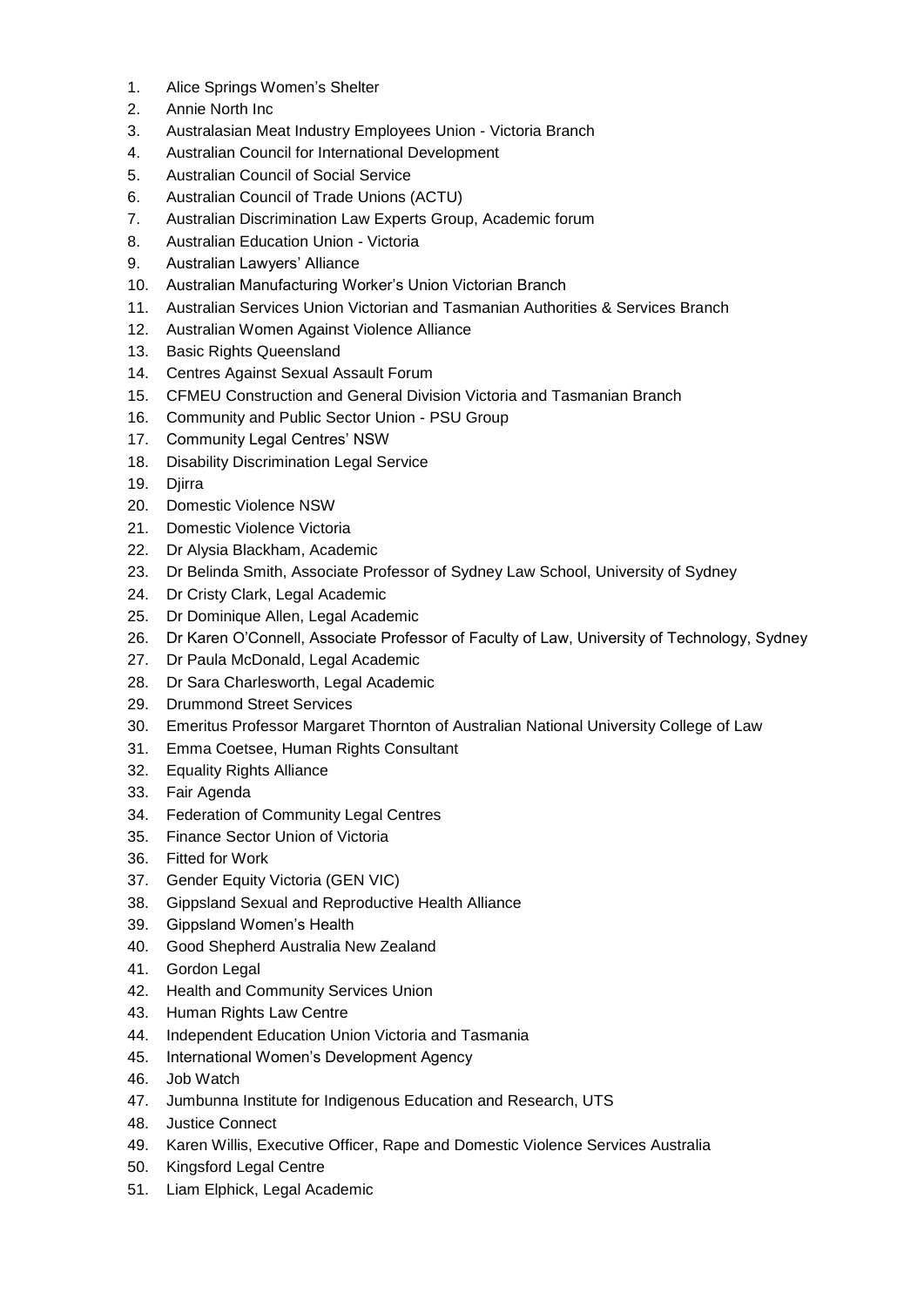- 52. Maritime Union of Australia
- 53. Maurice Blackburn
- 54. Media Entertainment and Arts Alliance
- 55. Minus18
- 56. National Association of Community Legal Centres (NACLC)
- 57. National Working Women's Centres
- 58. Not in My Workplace
- 59. NOW Australia
- 60. NT Working Women's Centre
- 61. Professor Beth Gaze, Academic
- 62. Public Health Association of Australia
- 63. Public Interest Advocacy Centre
- 64. Rail Bus and Tram Union
- 65. Redfern Legal Centre
- 66. RMIT Centre for People, Organisation & Work (CPOW)
- 67. Ruby Gaea Darwin Centre Against Sexual Violence
- 68. Sexual Assault Support Service Inc
- 69. Shop Distributive and Allied Employees' Association (SDA) National
- 70. St Kilda Legal Service
- 71. Switchboard Victoria
- 72. Thorne Harbour Health
- 73. Unions NSW
- 74. United Voice
- 75. University of Melbourne Students Union
- 76. Victoria Legal Aid
- 77. Victorian Aboriginal Legal Service
- 78. Victorian Council of Social Service
- 79. Victorian Trades Hall Council (VTHC)
- 80. Victorian Women's Lawyers
- 81. Victorian Women's Trust
- 82. Villamanta Disability Rights Legal Service Inc.
- 83. WestJustice
- 84. Women in Adult and Vocational Education (WAVE)
- 85. Women with Disabilities Victoria
- 86. Women's Electoral Lobby
- 87. Women's Health and Wellbeing Barwon South West
- 88. Women's Health Goulburn North East
- 89. Women's Health in the South East (WHISE)
- 90. Women's Health NSW
- 91. Women's Health Victoria
- 92. Women's Health West
- 93. Women's Legal Service NSW
- 94. Women's Legal Service Victoria
- 95. Women's Legal Services Australia
- 96. Women's Property Initiatives
- 97. Working Women Queensland
- 98. Working Women's Centre South Australia Inc
- 99. Youth Affairs Council Victoria
- 100. YWCA Australia
- 101. Northern Territory Legal Aid Commission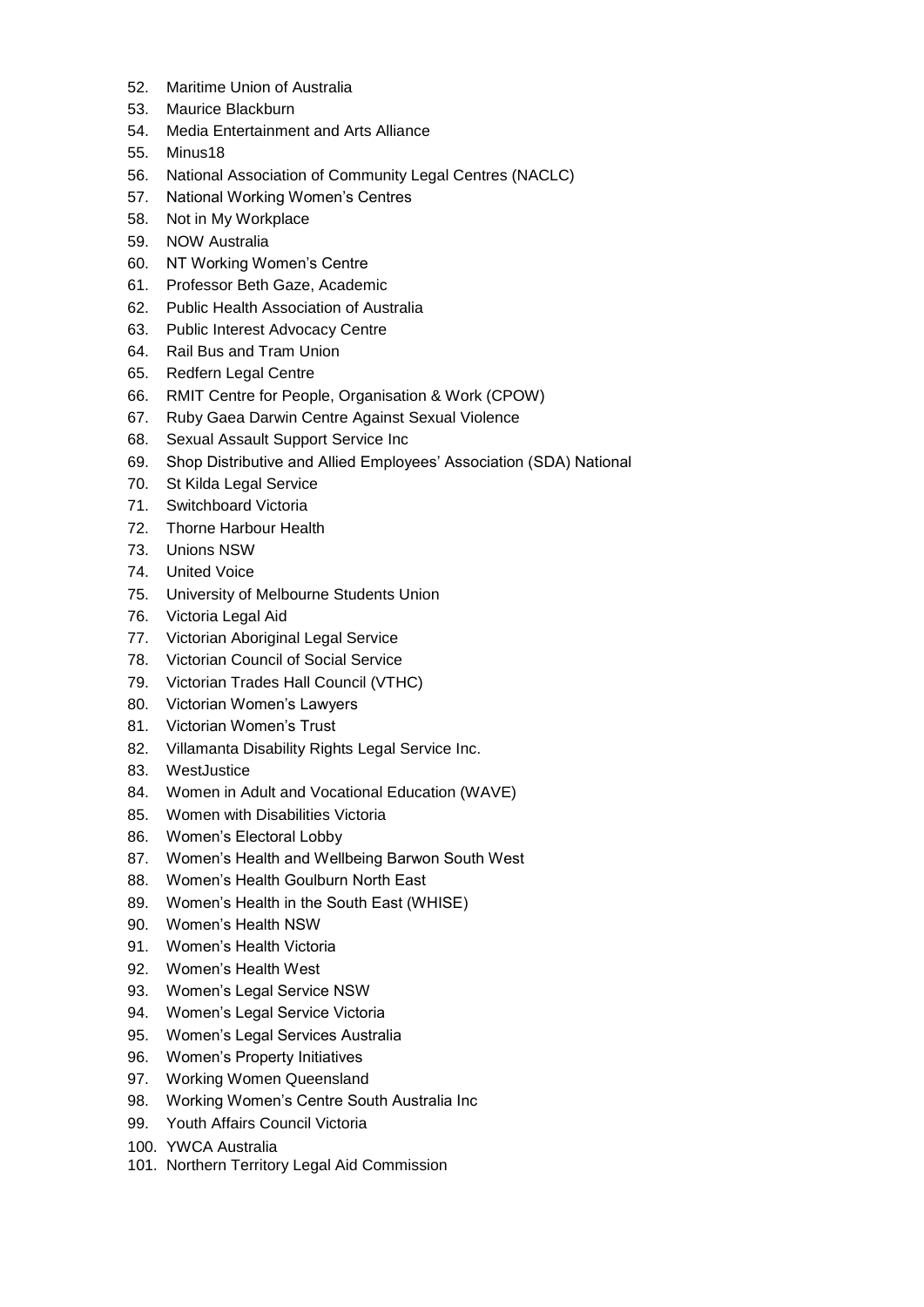